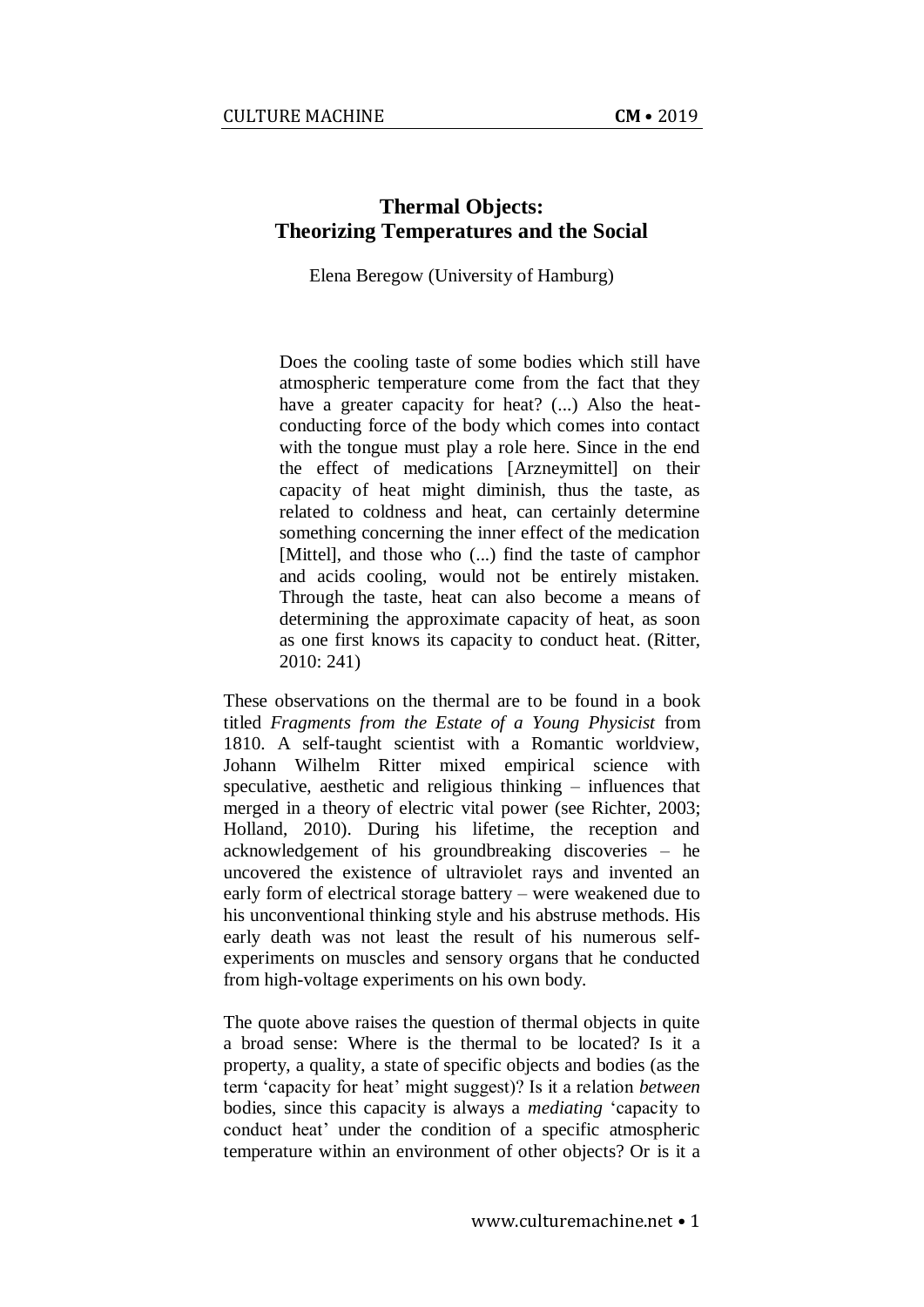sensory perception, an 'inner effect', a taste or a feeling of the human body? In Ritter's physicist terms, there is no fundamental difference between human and nonhuman bodies. As he dramatically demonstrated with his self experiments, it is not only the cooling or heating sensation of the human body that tells us something about different objects' heat capacity, but the organic body with its sensory organs – the tongue, skin, ears, and nose – becomes a heat conducting force itself; the thermal subject turns into a thermal object. In Ritter's experimental setting, the 'cold' abstract entities that temperature and electricity are from the perspective of physics were translated into an 'ideology of self-knowledge and the practice of self-experimentation' (Strickland, 1998: 453) that could be experienced through the sensorium of an inflamed Romantic subject. For the Romantic physicist Ritter, warmth is far more than a physical medium or capacity, it becomes a transcendent force of enlightenment: 'When bodies melt, only then do they come to reason. Only now can they understand each other. So it is with us too. The "warmer" we are, the more we can understand, comprehend, we thaw' (Ritter, 2010: 147). In this statement, it is the inverted thermal object that  $-$  through reason – turns into a thermal subject, and enters into a social relation by 'understanding' other things. Interestingly, this understanding doesn't rely on the 'cold' reason of Western enlightenment that derives from the visual paradigm of rational observation, but rather it formulates an alternative model of 'warm' reason through thermal intersubjectivity that is possible through the melting and mingling of bodies.

Thermal objects are never stable entities but highly volatile and temporary constellations. Their transitory character – and this is the fascination with the thermal – is a genuine invitation to experiment; an inspiration to observe the traces heat and cold leave on human and nonhuman bodies. Temperatures sound out what bodies can do and what they can't. At the same time, they keep undermining the certainty about those bodily capabilities and limitations. Heat and cold push, expand and narrow the boundaries of bodies by exploring their reactions, changes and effects. Scorching heat makes a body swell, bitter cold makes it contract; contrasting temperatures lead to the opening and closing of bodies, to pain and delight, stability and dissolution. In other words, temperatures do and undo bodily boundaries.

The thermal is everywhere, from the microscopic to the global scale. From goose bumps triggered by a gentle breeze to a nuclear explosion, from microwave popcorn to an avalanche breakdown, from the cigarette break to frozen cells of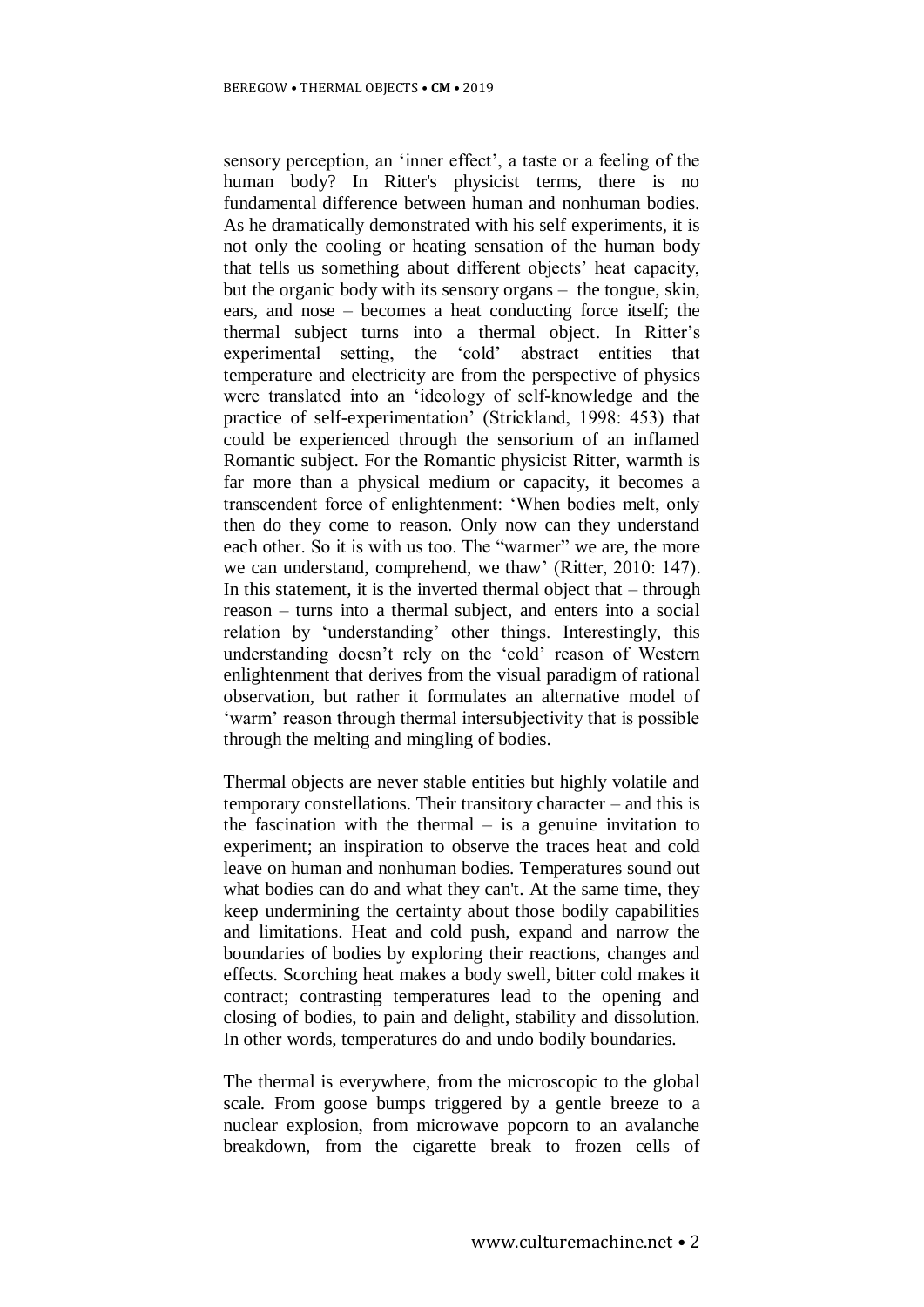threatened animal species, thermal phenomena not only penetrate life in an immediate as well as highly mediated manner, but also in accidental and calculated ways. Admittedly, this list of examples appears random, but perhaps it is this very brimming ubiquity, the alleged universality and timelessness of the thermal that renders invisible how it shapes the social in various ways. Heat and cold are material forces affecting bodies without producing meaning in the first place. Because temperatures are not yet discursive, they seem to be located beyond the social. Their pre-linguistic, pre-discursive character is likely also the reason why temperature has mostly been neglected in the social sciences and humanities, apart from its metaphorical uses.

Several promising developments that could inspire theorizations of temperature beyond its deployment as metaphor are the different approaches in the field of new materialist thinking that avoid a foundational sorting of subjects and objects in order to rethink nonhuman agency. From a Latourian perspective (2005), we might speak of 'thermal things' that aren't fixed as ontological entities, but are of interest in what they can do within specific networks, ecologies and assemblages of human and nonhuman actors. Strictly speaking, there are no thermal objects, there is only thermal action. The argumentative line of an Object-Oriented Ontology as formulated by Graham Harman (2002) and Levi Bryant (2011) shares the rejection of anthropocentrism, but stresses objects as entities that always carry a moment of withdrawal, as they are neither limited to their actions and practices nor to their theoretical description, which entails that thermal objects initially exist independently from human perception. For posthumanist thinkers such as Donna Haraway, such a distinct notion of objects becomes problematic, since different species, both human and nonhuman, co-shape each other in complex intertminglings with technologies. As Haraway prominently put it in her *Cyborg Manifesto* (1984), evolution has blurred the lines between human and animal, organic body and machine, natural and artificial, physical and non-physical. For a thermal theory, the cybernetic continuities between a thermodynamic model of the machine and the warmth of the organic body become a fascinating field of inquiry. And finally, concepts of thinking matter as processes of becoming – as articulated in the 'vital materialism' of Jane Bennett (2009) – have stressed that there is a 'vital force' that flows through and across human and nonhuman bodies and inevitably binds them together.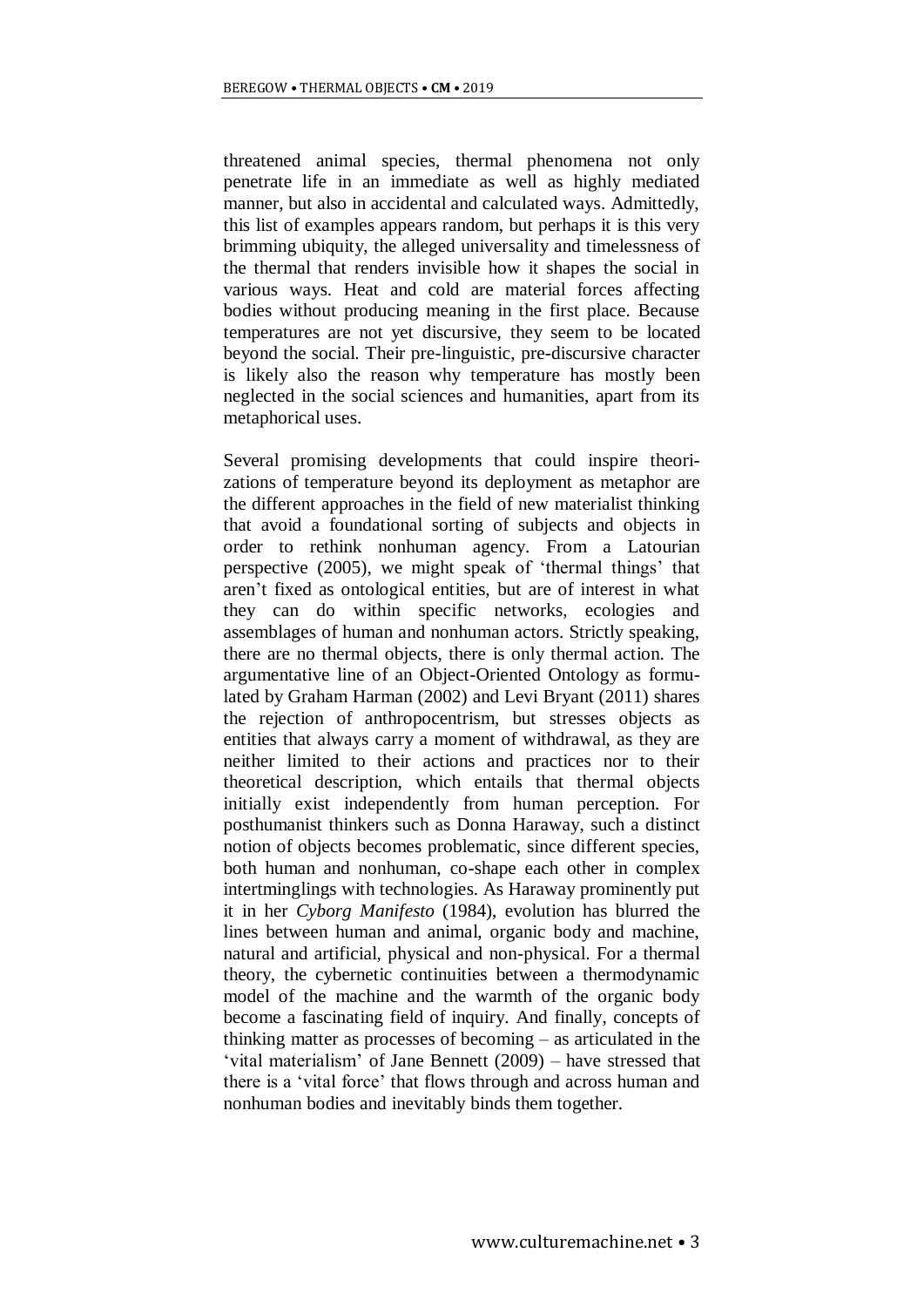On the one hand, notions of intensities, flows, and energies that prevail in neovitalist understandings of an ultimate universe of relationality seem to be the perfect fit for understanding thermal relations. To think thermally means to think processually, it means to think in fluid transitions and processes of becoming without a neat separation of subjects and objects. Yet, on the other hand, why is it that the thermal is rarely an issue in new materialist debates? Even though the thermal is not restricted to connective thinking, it quickly points out the limits of purely relational accounts. The flow metaphorics of affect studies and neovitalist thinking privilege a 'warm', close, and connective mode of becoming that tends to treat the cold, separating, cutting and disconnecting dimension as an exception, a mistake, an anomaly that disrupts the flow of connectivity.

Temperature is never simply a free flow of vital energies, but it is always embedded in mechanisms of regulation and control, both on the internal level of bodies regulating their core temperature to maintain it, and also regarding the politics of control and manipulation of those thermal systems. As Nicole Starosielski shows in this issue, the forms of thermal violence that have been installed throughout history often use the body's own capacity to regulate temperature – these forms of violence don't impose 'foreign' control techniques, but extend intrinsic thermal principles in order to turn them against themselves. The question of power relations is a crucial dimension of thermal theory that has to connect the pressing and wedded issues of fiery warfare, exploitation of natural resources and climate change to the intrinsic thermic qualities of the social.

The problematization of the thermal generates knowledge that has been circulating across the disciplinary backgrounds of physics, biology, geology, education, history and philosophy, through literature and popular culture as well as everyday life. In social and media theory, it has been mostly treated as metaphor due to its supposed non- or presocial status. The task of this issue is to map and critically synthesize the growing resources of thermal knowledge beyond metaphors in order to open it up for social and media theoretical research while keeping in mind that thermal theory is, and will inevitably remain, an interdisciplinary task.

As I have implied above, any approach to 'thermal objects' faces particular challenges when theorizing the relations between thermal subjects and thermal objects – challenges that arise from the specific character of the thermal as a material force of (dis)connection. Even if we assumed an intact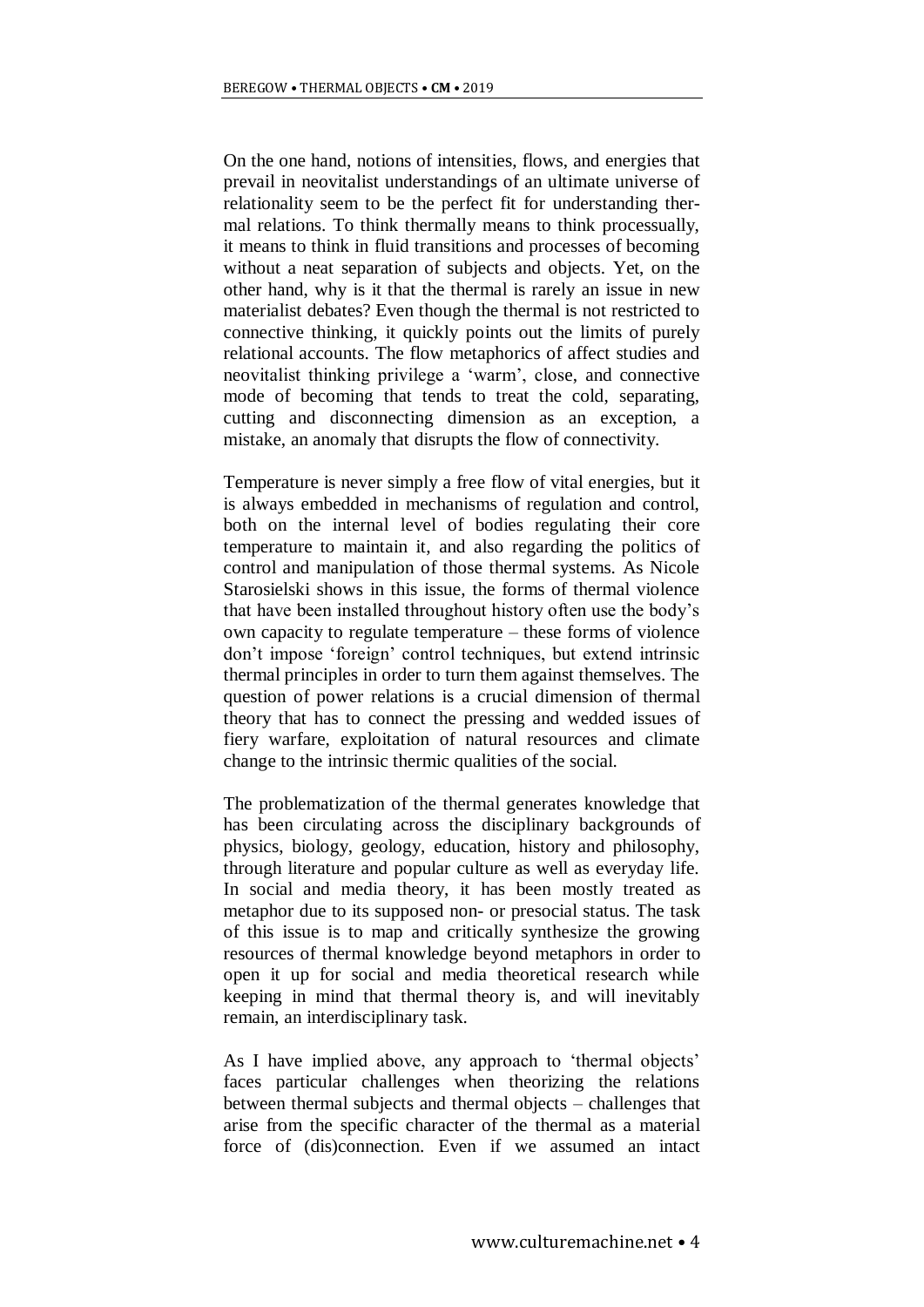boundary between subjects and objects, the thermal would be the most a-subjective aspect of a particular subject. It is precisely the complex sociotechnical entanglements and biopolitical modulations of thermal processes that remind us that vitality is a temperature issue (Parisi & Terranova, 2000). In comparison to stone or metal, organic bodies of humans, animals, plants or bacteria have different thermal requirements and demands. Their flexibility to adapt to different (extreme) temperatures is limited, thus even subtle environmental oscillations modulate the condition of life. Evidently, temperature and its experience can be controlled, regulated and altered, but living beings keep being exposed to the thermal environments they created and influenced, both in terms of micro climates as well as on a broader scale of a globally changing climate.

When we move away from the human body, the question of thermoception gets even more complicated, since there is no longer a subjective position from which temperature can be sensed. How can we theoretically account for more-than-human thermal objects and elements? Material things such as soil and sand, smoke and clouds, have no simple edges or borders; they are, rather, pure surfaces (Connor, 2009). Drawing on the account of Michel Serres (2008) who has described the skin (not only of human bodies) as a milieu or a place of minglings, thermal atmospheres can be grasped as heterogeneously configured surfaces. How do different thermal bodies and surfaces meet, and how are their minglings, foldings and detachments organized? How can we study thermal traces on objects like, for instance, clay? How can we account for the relation between thermal techniques of control and their sensory effects – which also involve the sense of the haptic, the sense of touch? Thermal objects are preliminary objects, potentially dissolving through their mediations and environments. An object-centered approach of the thermal allows us to consider the specificities of different thermal bodies in their relationality and volatility as fixed objects, their politics of control and their sensory implications. This issue addresses four fields of inquiry: Thinking (beyond) thermal metaphor (1), thermal media and infrastructure (2), thermopolitics (3) and thermal senses and aesthetics (4).

### *1. Thinking (beyond) thermal metaphor*

Even though one concern of this issue is to demetaphorize temperature, it would be too simplistic to just leave the history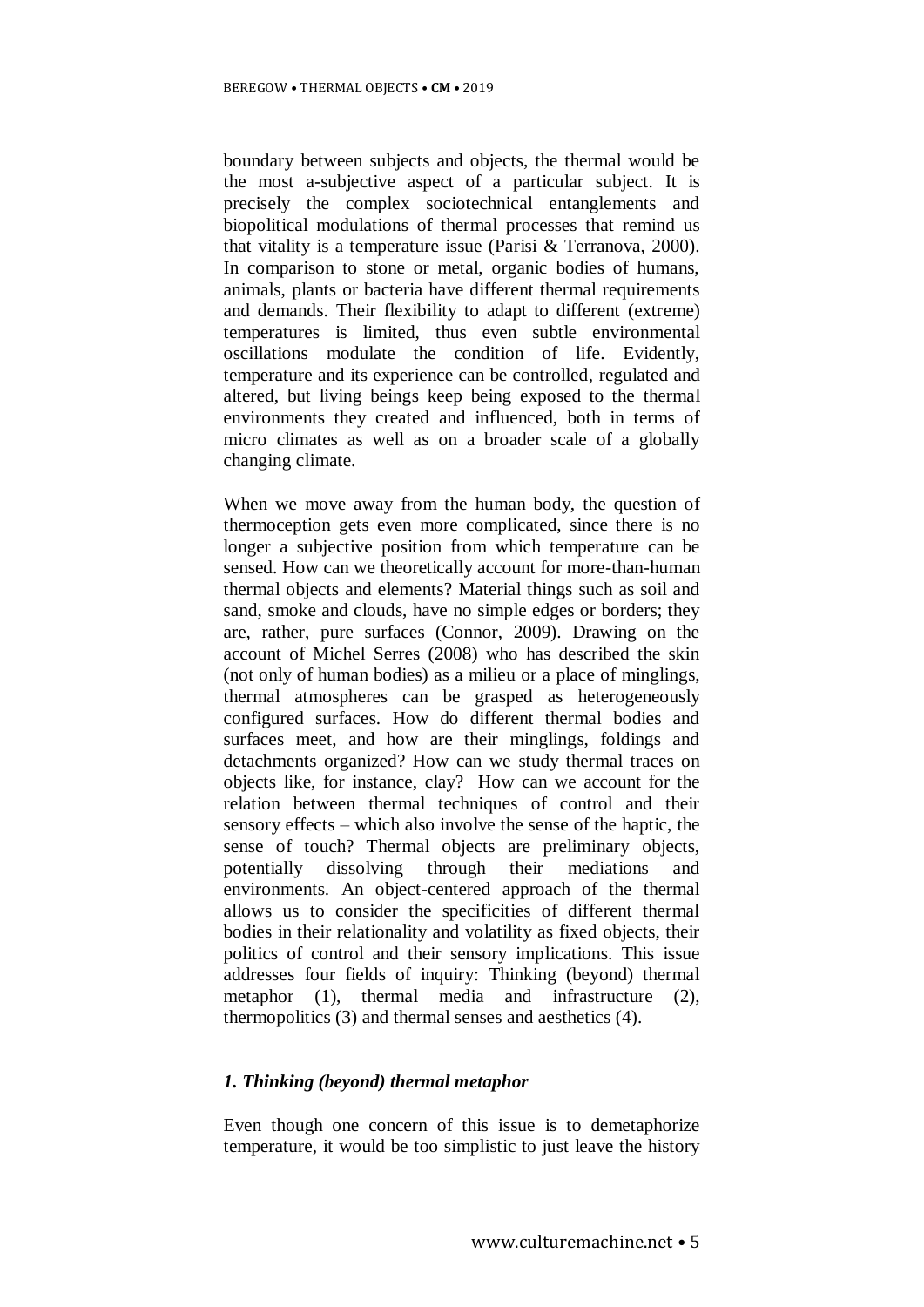of thermal metaphoricity either aside or behind. Instead, we assume that material and metaphorical traces of temperature are inseparably intertwined within 'thermocultures' (Starosielski, 2016). In metaphorical terms, the formation of modern, urbanized, largely Western society was often described as a cooling process that freezes the warm, authentic community. Interestingly, since the very beginnings of sociology at the turn of the twentieth century, the political and cultural perception of coldness was deeply ambivalent. It was mostly described in rather negative, cultural critical terms, such as Max Weber's notion of the 'cold skeleton hands of rational orders' (1991: 347), or Ferdinand Tönnies' discomfort, when he conceives of the community as a tight social form full of tenderness, protection and warmth and contrasts it with the society as a distant, artificial, mechanist, in short, cold form (1957). Others, for instance Helmuth Plessner (1999) or Georg Simmel (1971), were more enthusiastic about the distance that goes along with the development of modern society. As Helmut Lethen has vividly analyzed in *Cool Conduct* (2002), a culture of distance and affect control emerged within the heated climate of Weimar Germany, forging an alliance between conservative and liberal lines of thought. Constellations of social proximity and distance, the experience of connectedness versus disconnection, are theoretically and literary translated into temperatures of the social. 'Coolness' as a technique of controlled distance has heterogeneous cultural-historical articulations and roots, such as the concept of stoic apathy in European Antiquity (Newmark, 2013), the rhetoric of nineteenth-century American Abolitionism (Gersdorf, 2013) or etiquette rules in advice books from Early Modern Japan (Raz, 2013; see the volume ed. by Haselstein et al. 2013). The historical emergence of coolness in Postwar America (Dinerstein, 2017) entailed a set of cultural techniques, attitudes and strategies both in everyday life and in popular culture that are embedded in struggles of class, gender and race (Thompson, 2011); in addition, new 'Laws of Cool' (Liu, 2004) emerged across novel information technologies equally reproducing and undermining the postindustrial logics of knowledge production.

According to Lethen, the overheated atmosphere of Post World War I Germany was caused by the rapid changes in terms of urbanization and the fragile economic and political order. A few years earlier, in 1905, Weber not only diagnosed the coldness of rationality, but in his *Protestant Ethic,* he also wrote that '[the tremendous cosmos of the modern economic order] will so determine (the people) until the last ton of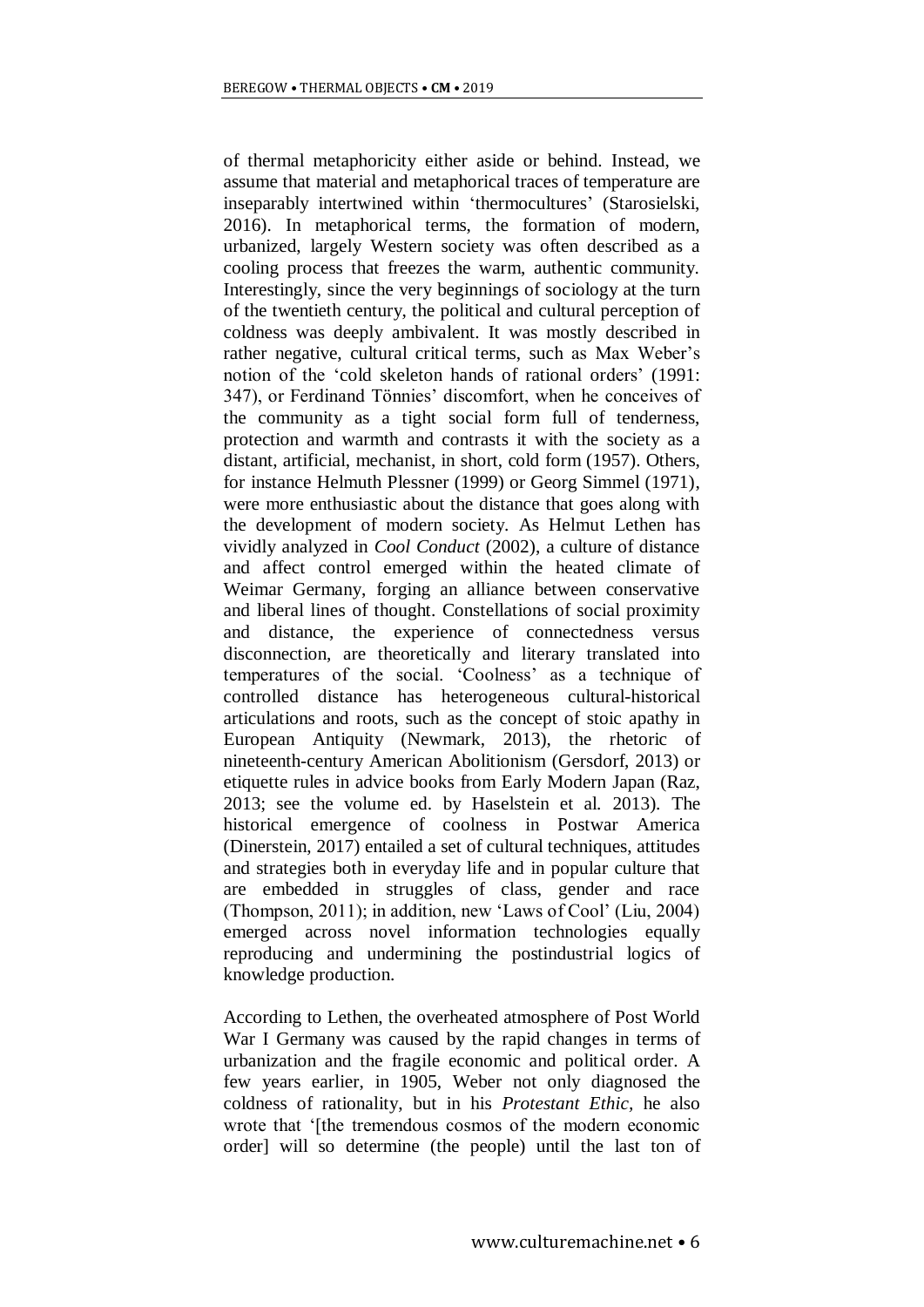fossilized coal is burnt' (1976: 181). What Weber offers us here is an energetic account of modernity in which the social order seems to depend on the creation and maintenance of material resources, in other words: fuel. As Duncan Kelly puts it, 'in his later work such environmental imagery had turned into a worry about the future as a polar night of icy darkness' (Kelly, 2015). Such a notion of energy links metaphorical readings with a material understanding of thermal forces. In this issue, contributors investigate different sites of the thermic, particularly those where the metaphor turns out to be more than a metaphor.

In the work of Claude Lévi-Strauss, modern 'hot' societies rely on the principle of cooking in both metaphorical and literal terms. Heat indicates the very logic of transformation which is easily comprehensible through the example of cooking: It transmutes raw foods, changing them internally as well as externally, making them digestible and enjoyable (Lévi-Strauss, 1978; 1994). In the course of modernization, this 'cooking' process becomes a generalized principle on a broader scale by producing excessive transformation without sparing a singular area of life (Lévi-Strauss, 1966). In contrast to heat, coldness is much more difficult to grasp, because it marks an absence. 'Cold' societies are located on the other end of the scale, preventing change and, thus, standing for stasis or conservation. Even though Lévi-Strauss disavows the idea that the attempt to undo change could possibly be successful – even in the most traditional cultures – and argues that it is exactly the Western gaze to which they appear as cultures without history, the hot/cold distinction was mostly rejected by process-oriented social and cultural theory for this simple reason: there are no cold cultures. Pointing out that this fact makes their equivalent of 'hot cultures' superfluous, Erhard Schüttpelz, in his contribution to this issue, develops an energetic reading of Lévi-Strauss by suggesting a notion of 'hot and cold techniques'. Whether a technique is hot or cold depends on the success of the incorporation of 'techniques into techniques'; it becomes a question of accumulation that is bound to the complexity (the organisational, energetic and modular structure) of a certain technical reality.

In my own contribution, I investigate the thermal organization of the cultural technique of cooking in comparison to the natural-cultural technique of fermentation. Stressing the neglected category of the rotted in the Lévi-Straussian culinary triangle, I rephrase the metaphorized reading of Lévi-Strauss in media-theoretical terms in order to show how the supposed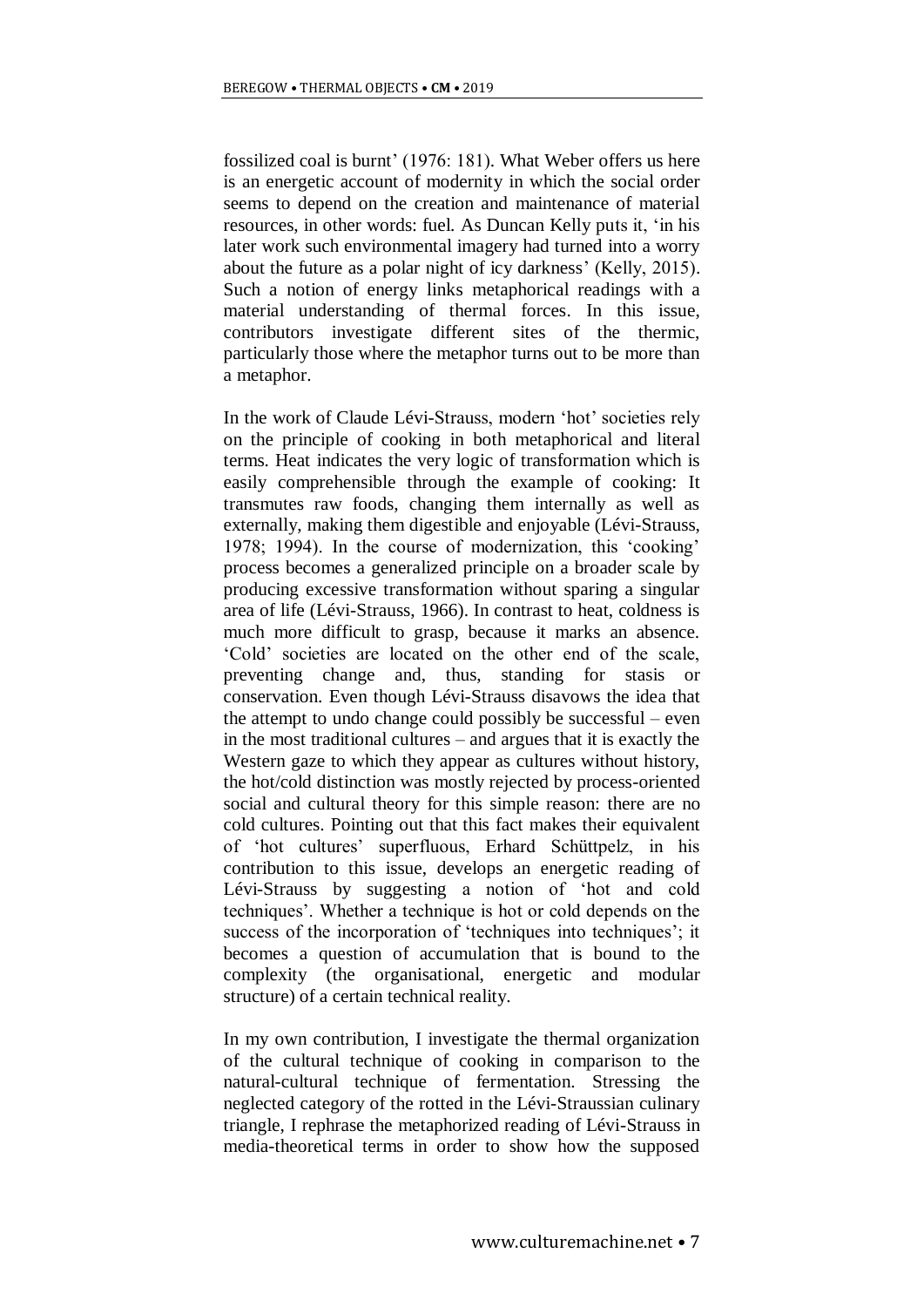nature/culture distinction that was dominant in the cooking model, as well as in the model of hot and cold cultures, is challenged by the natural-cultural technique of fermentation.

From a non-metaphorical perspective, a different narrative of the thermal formation of the social might emerge, an alternative one to the genesis of the warm community and its freezing through modernity. What changes if we choose a material point of departure, a thermal object such as the phenomenon of fire? Fire has been investigated from both (popular-)scientific and cultural-historical perspectives, and has been understood as crucial for the formation of the social (Pyne, 2001; Wrangham, 2009; Clark and Yusoff, 2014). On the one hand, fire as one of the elements has been conceived of as a timeless force beyond society. On the other, the control of fire is seen as a precondition for culture – not only for basic cultural techniques like cooking, but also for language development and group formation. The challenge of lighting a fire, then controlling and maintaining it, forces people to cooperate and communicate (Goudsblom, 1995). This situation provokes a micro-scene of the formation of the social that is centered on a material and organisational problem rather than a symbolic one. Hence, it moves away from a representational line of thinking that tends to reduce the sensory qualities of heat and cold to mere metaphors for culture and the symbolic, as, for instance, Gaston Bachelard's *Psychoanalysis of Fire* (1987) surmises.

## *2. Thermal media and infrastructure*

The example of fire shows that the metaphoric and literal dimensions of heat are closely intertwined. Fire is not only a myth or a symbol, but an infrastructure and a medium, as John Durham Peters explores in *The Marvelous Clouds* (2015). Fire generates a thermal environment that consists of objects, infrastructures, and media technologies. When we grasp fire as medium, as Peters does, its material characteristics and properties become visible: for instance, its rhythms and movements, and its capacity to transform, store, transfer, and conduct, but also its relatively short half-life.

Inspired by the hot-cold distinction of Lévi-Strauss, Marshall McLuhan (1964) coined the terms 'hot' and 'cool' media to describe the extent of sensual as well as cognitive involvement a specific medium requires. Hot media engage one's senses completely and demand little interaction from the user (as with radio and film). By way of contrast, cool media generally use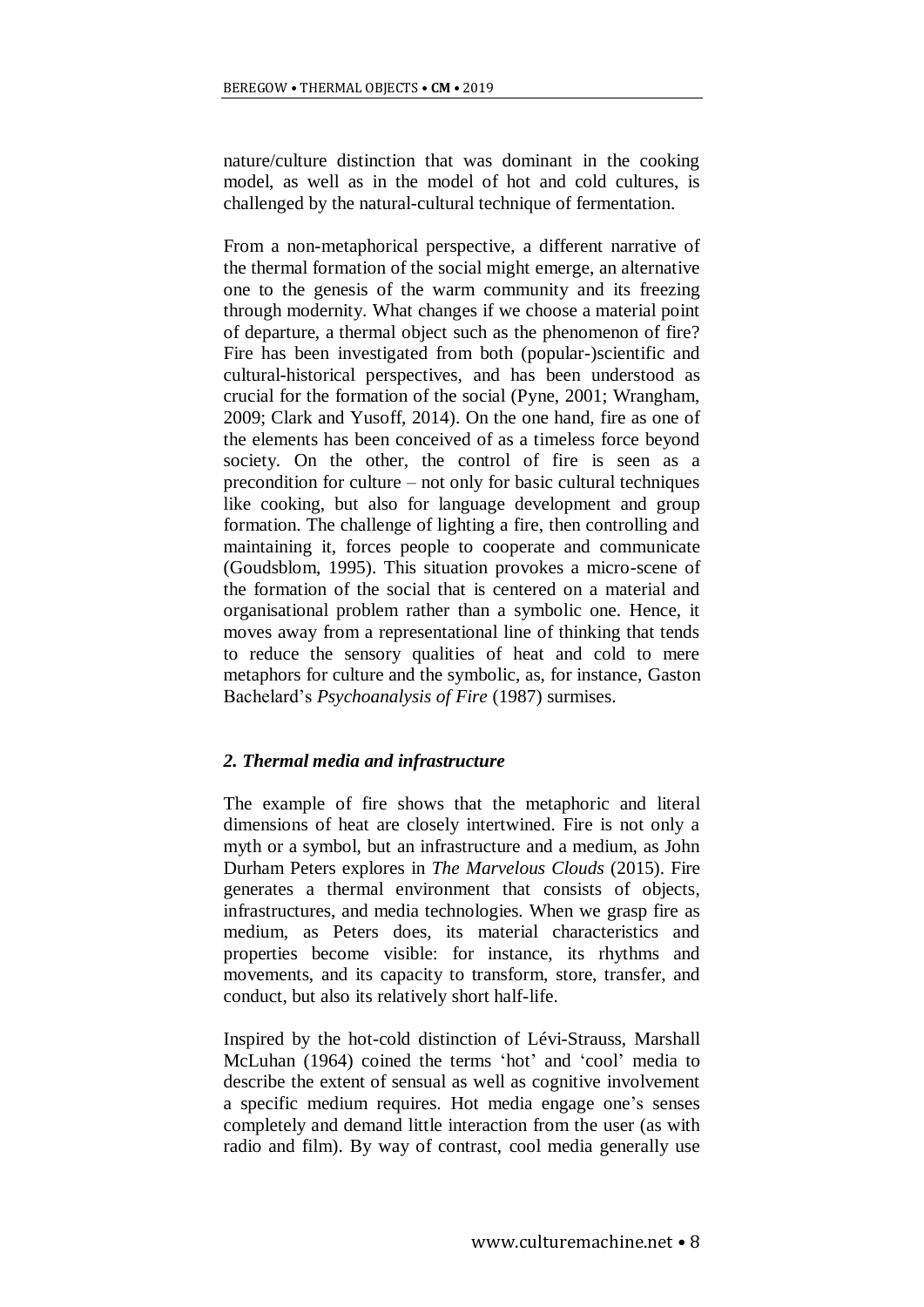low-definition media that rely less on sensory immersion and rather demand a great deal of interaction on the part of the audience (like in TV or phone conversations). Even though McLuhan's point of departure is one of sensual engagement, literal heat and coldness don't play a role despite their multiple meanings for the sensory logic of media where temperatures function as generators, mediators and unwanted side effects (see the Special Issue Mulvin & Sterne, 2014; especially Starosielski, 2014). In *Media Hot and Cold* (forthcoming), Starosielski systematically maps out a critical media theory of temperature wherein she understands thermal modulation as a form of communication itself. By locating the effects digital networks have on technical practices such as thermostat operation, infrared cameras or ice production, she vividly outlines the emergence of new 'thermocultures' and related thermal regimes of discipline and control.

What about the counterpart of fire  $-$  ice? Coldness seems to resist common schemes of interpretation, as it has traditionally been defined as a negative category of a lack of heat both metaphorically – as absence of transformation, of affect, of involvement, etc. – as well as in physical terms. As Jennifer Croissant puts it: 'Coldness, and darkness or silences, are understood scientifically as privatives – as negative abstractions rather than positive entities' (2014: 12). Croissant cites a *New York Times* article from 1886 wherein the author states: 'Scientists tell us there is no such thing as cold (…) All this is very well, but to a man with frosted ears or acute chilblains it is sounding brass and tinkling cymbals' (ibid.: 13). By grasping coldness in terms of absence, not only the practical reality and experience of coldness is made invisible; it also appears as a static condition, denying the complex ways in which the perceived 'state' is processually being produced and maintained in a constant flux.

Unlike the abstract notion of coldness, ice has a very concrete, positive shape that makes it difficult to maintain the assumption of the 'actual' material absence of its property of coldness. In fact, ice plays an equally crucial role for modern society as fire, not only in its metaphorical dimension of distance as an elemental social form. As Paula Schönach unpacks in this issue from an environmental historical perspective, it is also part of an infrastructure of controlled coldness, allowing the refrigeration of objects and spaces, global cold chains, food hygiene, preservation, and air conditioning. While historically ice was the first infrastructural source of coldness that humans have used in an industrial manner, today fossil-fuel based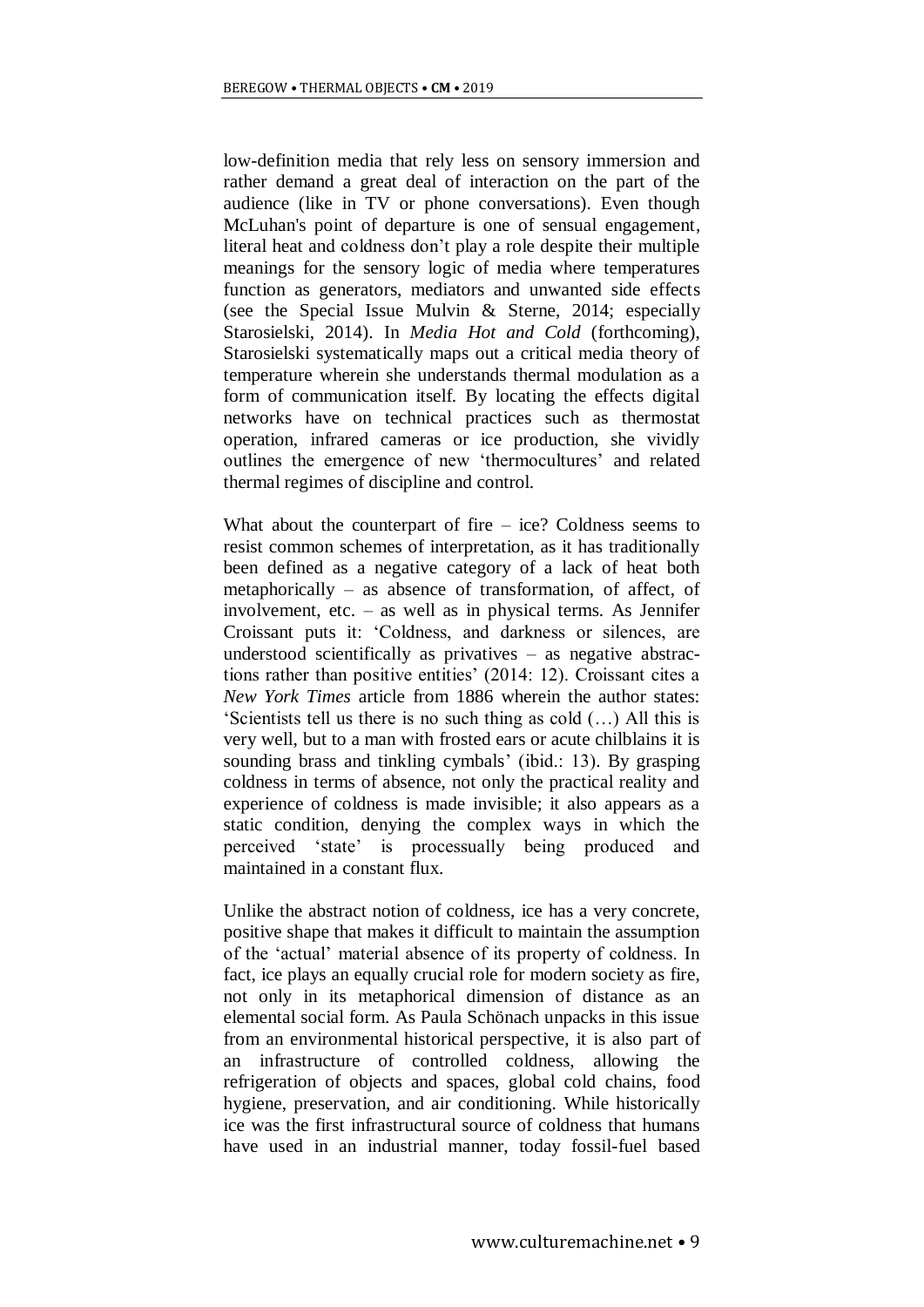artificial refrigeration is the common practice for generating coldness. It is a coldness mediated by heat (fire energy).

Many cultural techniques require subtle temperature control that is easily forgotten because it works invisibly in the 'background', maintaining, for example, an average comfortable 'room temperature' of 20 to 22 °C. Due to this apparent complacency, thermal functions and efforts are often overlooked and only noticed when facing infrastructural problems: when the AC breaks on a hot day or the heating stops working while it is freezing outside. Maintaining ideal temperature and humidity level requires complex temperature work. In this issue, Samir Bhowmik explores the role of temperature and humidity for the long-term preservation and mediation of cultural heritage in museums and memory institutions. He asks how object and data storage environments are intertwined with the mediation of cultural heritage that relies on the use of energy generated by natural resources. In his contribution, Wolfgang Ernst de-metaphorizes temperature by grounding it within the broader media history of information theory. Discussing the notion of 'entropy' in the informational as well as physical sense, Ernst traces the temperature logic of binary information processing and its relation to 'cold' technological storage.

### *3. Thermopolitics*

In the earlier example of fire, its symbolic interpretation was complemented by a medial and infrastructural perspective that stressed its formative and enabling functions for the social. In his essay, Nigel Clark offers us a third narrative of fire by describing the emergence of the modern subject from the perspective of a 'pyropolitics' of explosive weaponry. Rejecting the dichotomy between a creative and generative use of fire embodied by the alchemist and its destructive use by military explosive engineers, Clark investigates the continuum between modern warfare and art.

With the politics of fire we shift our focus to the interconnection of life and temperature that is also crucial in its thermal equivalent: the politics of ice. In biopolitical technologies of 'cyropolitics' (Radin & Kowal, 2017), cryopreservation practices using dry ice, liquid nitrogen etc. are implemented in order to preserve and 'postpone' (potential) life by means of coldness. In the history of the 20th century, the politics of hygiene and practices of cooling chains, air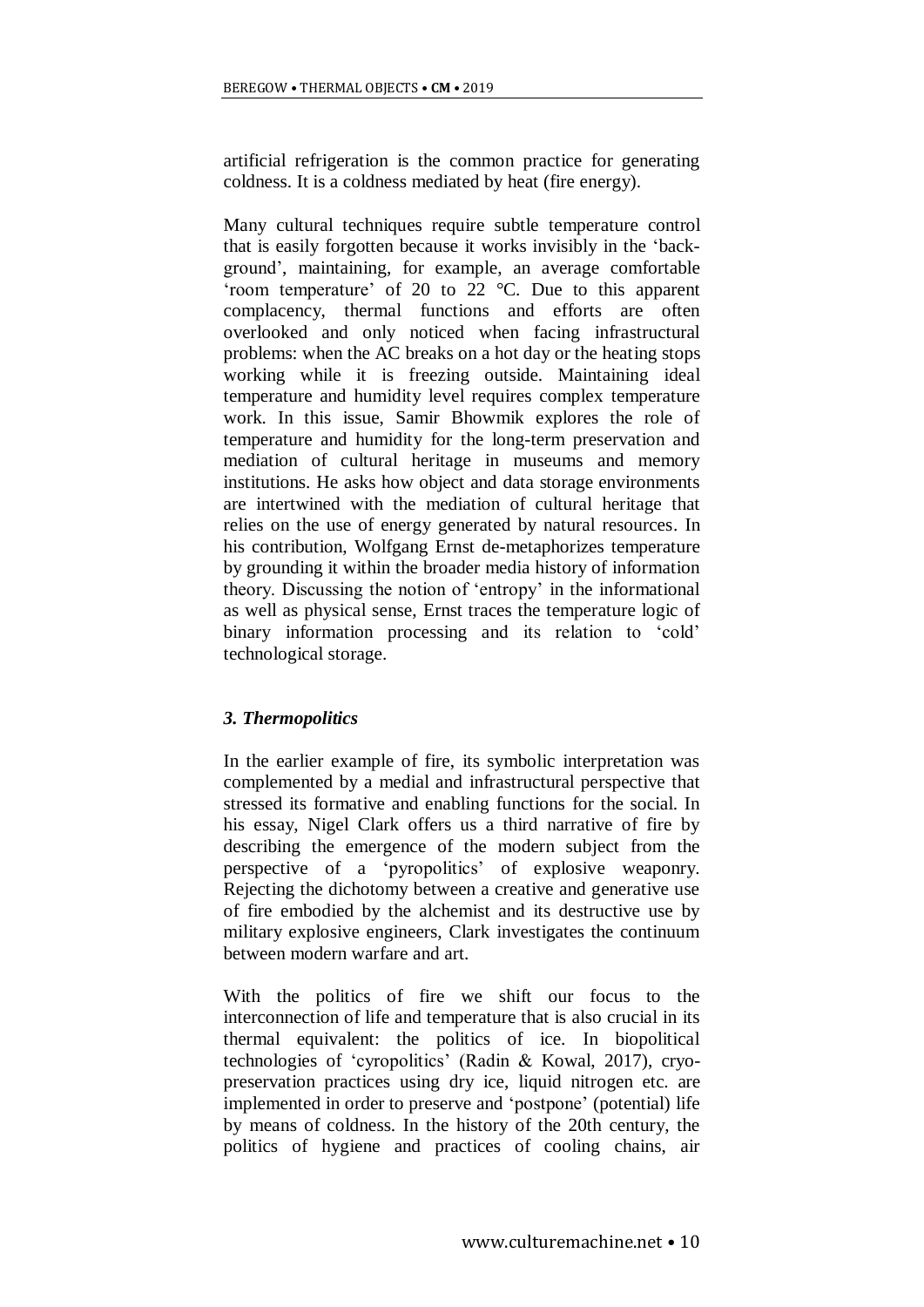conditioning and pasteurization (Latour, 1988) have been important means of protecting, regulating and controlling different forms of life (Bud, 1993) – not only that of humans and animals, but also the life of bacteria (Hird, 2010). All those forms of life face new challenges in light of global warming and climate change. Besides the substantial long term effects for ecosystems, particularly on plant and animal life, the increasingly unbearable heat in some regions, for example in North Africa, where this is felt acutely, has forced local inhabitants to leave their home countries as climate refugees. They expose themselves to the extreme – often cold – weather conditions of the passage, and an eventual extended period of transit and endless waiting in their arrival countries (see Martin in this issue).

Scholarly debates on infrastructure have been stressing for some time that infrastructures are never just immobile supplements that function like ambient background tools, as a mere 'passive substrate' for sociality. Rather, they have been approached as relational actors that enable and participate in complex organisational work (see paradigmatically Leigh Star and Ruhleder, 1996). The political dimension of infrastructure becomes most obvious when looking at monitoring and surveillance technologies that utilize thermal sensors, such as the thermal imaging camera. Rooted in medical, military and scientific applications, the thermal camera is increaslingly used in public and urban spaces, for instance as a 'smart city sensor' deployed for traffic monitoring; or as a monitoring technology in airports detecting potentially sick passengers, particularly those with an increased body temperature (Mulvin & Sterne, 2014: 2496). The thermal camera is a new form of biopolitical control in the Foucauldian sense, since it not only recognizes movements and light (as regular cameras), but reliably identifies 'life' by tracing its crucial indicator: The warmth of the organic body. These cameras capture every body, collecting data of a 'population' as a whole (see Lemke, 2011). But thermal discourses and techniques also mark cultural differences by producing and sorting gendered and racialized bodies. The historical tradition of climate determinism in the European history of Enlightenment (Hulme, 2011) has been serving as a discursive legitimation of – thermally underpinned – racialized forms of violence and control.

With the migration flows of the last years, new forms of thermal struggle and violence, but also new forms of critique and resistance, have emerged. In this issue, Niall Martin analyzes a conceptual documentary by Richard Mosse dealing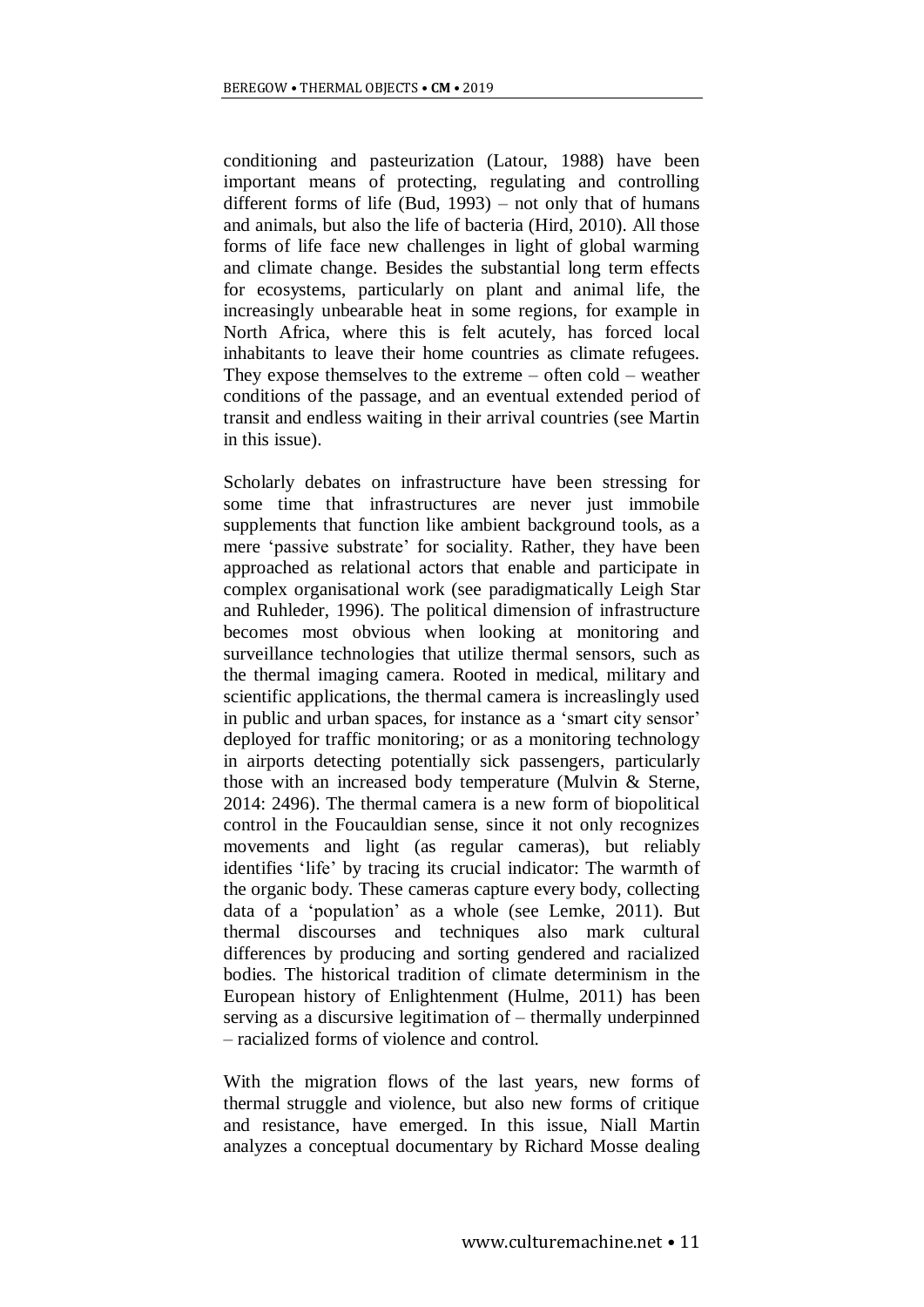with migration as seen through the eye of a thermal camera. Martin provides an alternative reading to the critical-humanist perspective of the filmmaker by focussing on the materiality of heat within the thermal imaginary as a border-creating technology. From this perspective, the figure of 'the refugee' is not only produced by discourses, but by the thermal vectors of entropy, conductivity and intensity through which borders are marked and maintained.

In her contribution, Nicole Starosielski traces the politics of thermal violence from the sweatbox as an infrastructure of slavery and its survival in the contemporary prison cell to the 'Heat Ray' guns of the United States military. With the sweatbox predicated on forms of highly racialized violence, it uses the body's capacity to mediate heat by manipulating its inner dynamics within an architecture of environmental intensification, leaving its traces invisible and indeterminate. By taking seriously the extended body that becomes crucial in the practices of thermal violence, Starosielski outlines a notion of 'thermal autonomy' that involves a definition of thermal rights in order to make visible, criticize and reform the (racial) regimes of contemporary thermal violence.

### *4. Thermal senses and aesthetics*

Besides its medial, infrastructural and political dimensions, fire also produces heat and light, which leads us to the sensory materiality of the social. Sensory studies has addressed experiences that go beyond the classical five senses, such as the sense of motion and the sense of temperature (Potter, 2008; Ong, 2012; Allen-Collinson & Owton, 2015) that also provide a condition of 'thermal delight' (Heschong, 1978). In contrast to the sense of sight, which separates the seeing body from the object world, thermoception challenges the subject/object divide. Thermal information always indicates directional effects: the perception of coldness, for example, presupposes that an object or the environment makes a body colder. Affect theory has enthusiastically described heat as affect, as the 'catalytic' and potentially emancipatory energy of becoming and involvement (see Vannini & Taggart, 2014). Thermoception is not simply a free flow of energy. It is embedded within control circuits which help to maintain a certain body temperature while constantly being affected by outside factors of the 'weather-world' (Ingold, 2010). All thermal phenomena seem to be based on a regulative principle, be it internal or external, that is constitutive for their functioning. In what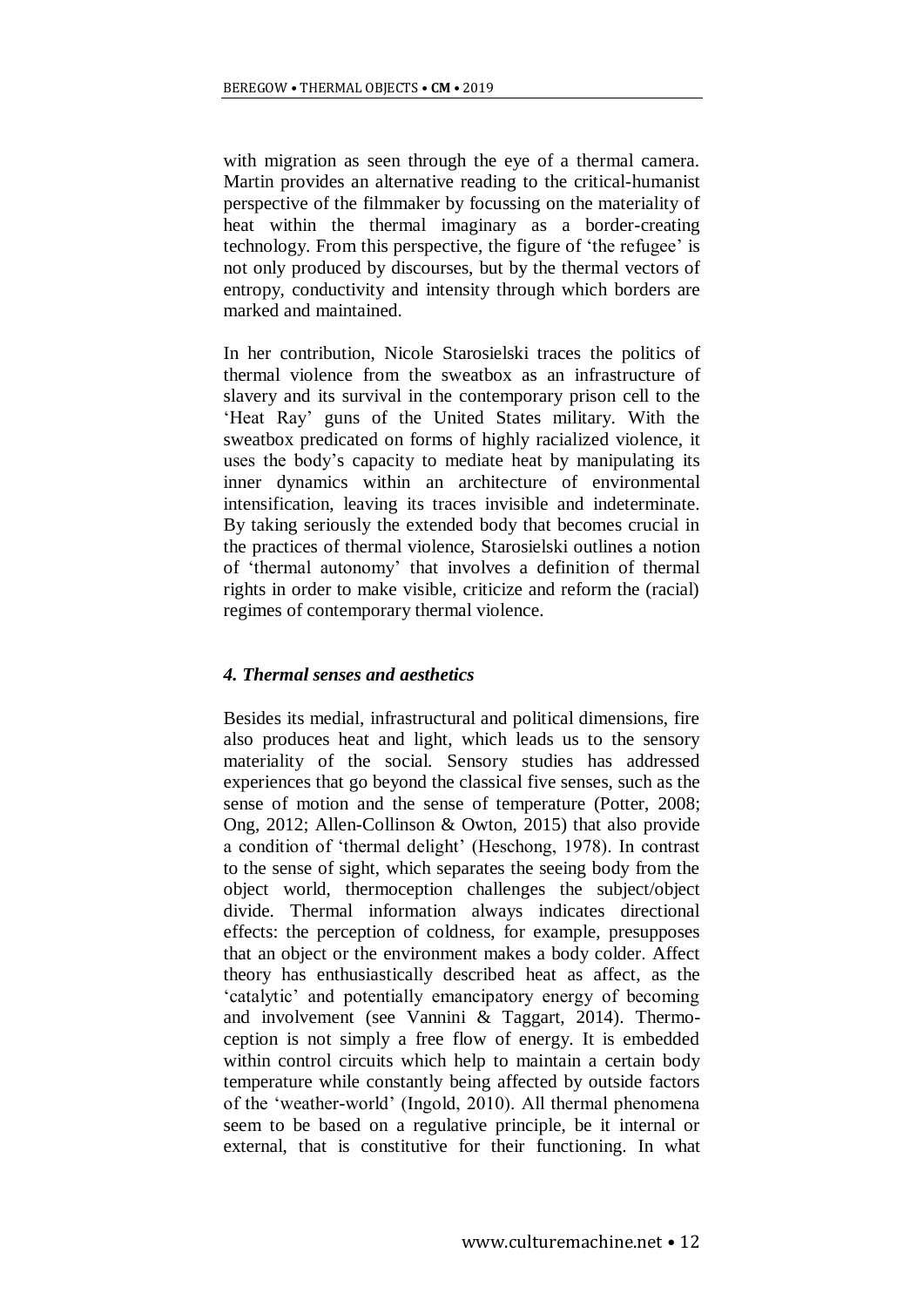follows, Jacquelyn Allen-Collinson and John Hockey demonstrate in their autoethnographic research how in the physical culture of long distance running the ability of the body to thermoregulate becomes a crucial organizing device. In a process of thermoceptive learning, the runner makes sense of the temperature work of her own as well as of the running partner's body (for instance when coping with temperature oscillations). Lara (2015) argues that heat shouldn't be reduced to a conscious activity of the human body but – with Whitehead – is rather to be understood as a 'relation between events of production of heat from three different scales of organization: molecular, organic, and cultural' (ibid.: 275). From this perspective, the ways in which we rationally make sense of thermal phenomena are always limited because we can't visually observe but only feel temperature which exactly involves the bodily, rather tentative ways of knowing which Allen-Collinson and Hockey describe. Thermal processes give us information that is commonly invisible to the senses of sight and hearing. What does it mean for aesthetic fields dominated by representational and visual paradigms as the arts if thermal principles interfere?

In his contribution, Gunnar Schmidt analyzes the complex affective, sensorial, indexical and relational functions of warmth and heat in installation art. Schmidt observes a 'new aestheticism of heat' in the 20<sup>th</sup> century that oscillates between an indexical use of 'raw' and 'direct' thermal phenomena such as fire and the reentry of symbolic readings. Such a thermal aesthetics refuses a simple disavowal of the representational/visual in favor of the haptic experience of temperature. Thermal cameras react to the incapacity of the eye to capture the traces of heat by detecting every subtle variation in heat. In her article, Hilary Bergen argues that utilizing this surveillance technology in the context of the arts might not only critically reflect on this origin, but that the technology's own 'haptic visuality' could serve as a tool to rethink the relation of vision and touch. With the example of the film *ORA* that explores dance through the lens of a thermal camera, Bergen makes the point that the 'technophilic materiality' of the thermal camera, instead of producing alienation, actually allows intimacy and touch and opens up to an aesthetics of the posthuman body.

The relation of temperature and touch is also crucial in Agustina Andreoletti's contribution about the material aesthetics of clay. By means of different artworks, she explores the temporal structure from raw clay practices which memorize the touch of making on its surface to the 'cooked' ceramic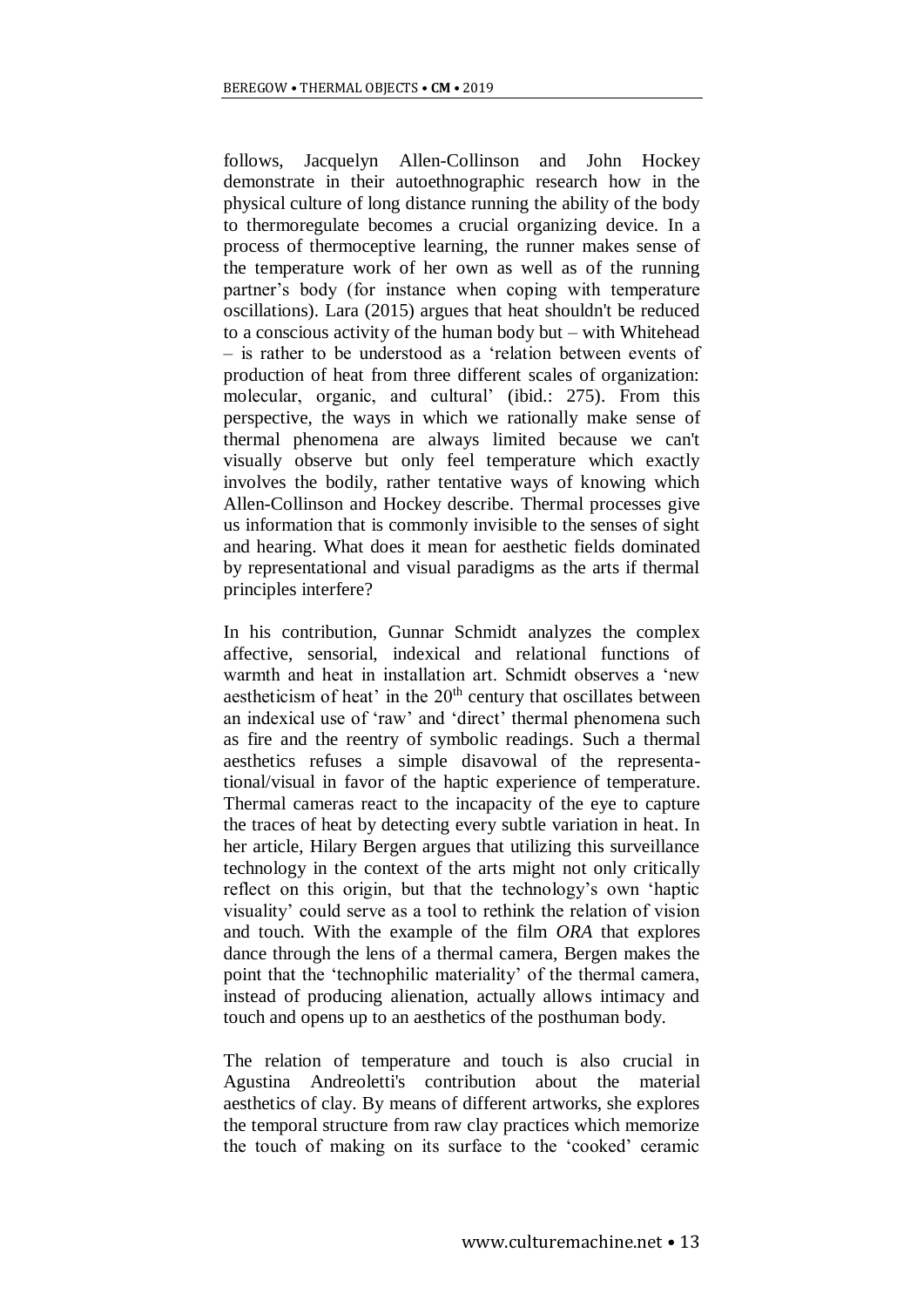firing technique of preservation. Taking into account these material practices of making, clay becomes visible as complex matter with transformative powers rather than a passive substance waiting to be formed.

The different thermal phenomena addressed by the articles show crucial dimensions of thermal objects. These phenomena don't remain objects in a narrow sense, they turn out to be media, infrastructures, matters of politics, pieces of art and a question of sensual engagement. Depending on their environment, thermal objects have mobile and possibly dissolving boundaries, and are constantly transforming into other forms and states. The identity of thermal objects is not given in advance, but is itself a product of a temporary 'freezing' of thermal processes. This temporary and highly precarious status as 'objects', condenses into the fundamental task of a social and media theory of the thermal: to analytically elaborate the singularity and irreducibility of different thermal materialities. As Ritter reminds us, we are thermal objects ourselves who have to melt in order to understand.

#### **References**

Allen-Collinson J. and Owton, H. (2015) 'Intense embodiment: senses of heat in women's running and boxing', *Body & Society* 21 (2): 245-268.

Bachelard, G. (1987) *The Psychoanalysis of Fire*. Trans. Alan C. M. Ross. Boston: Beacon Press.

Bryant, L. (2011) *'Onticology–A Manifesto for Object-Oriented Ontology, Part 1'.* Larval Subjects. Retrieved 2 August 2018.

Bud, R. (1993) *The Uses of Life: A History of Biotechnology*. New York: Cambridge University Press.

Clark, N. and Yusoff, K (2014) 'Combustion and Society: A Fire-Centred History of Energy Use', *Theory, Culture & Society* 31(5): 203–226.

Connor, S. (2009) *The Book of Skin*. London: Reaction Books.

Croissant, J. L. (2014) 'Agnotology: Ignorance and Absence or Towards a Sociology of Things that aren't there', *Social Epistemology* 28(1): 4-25.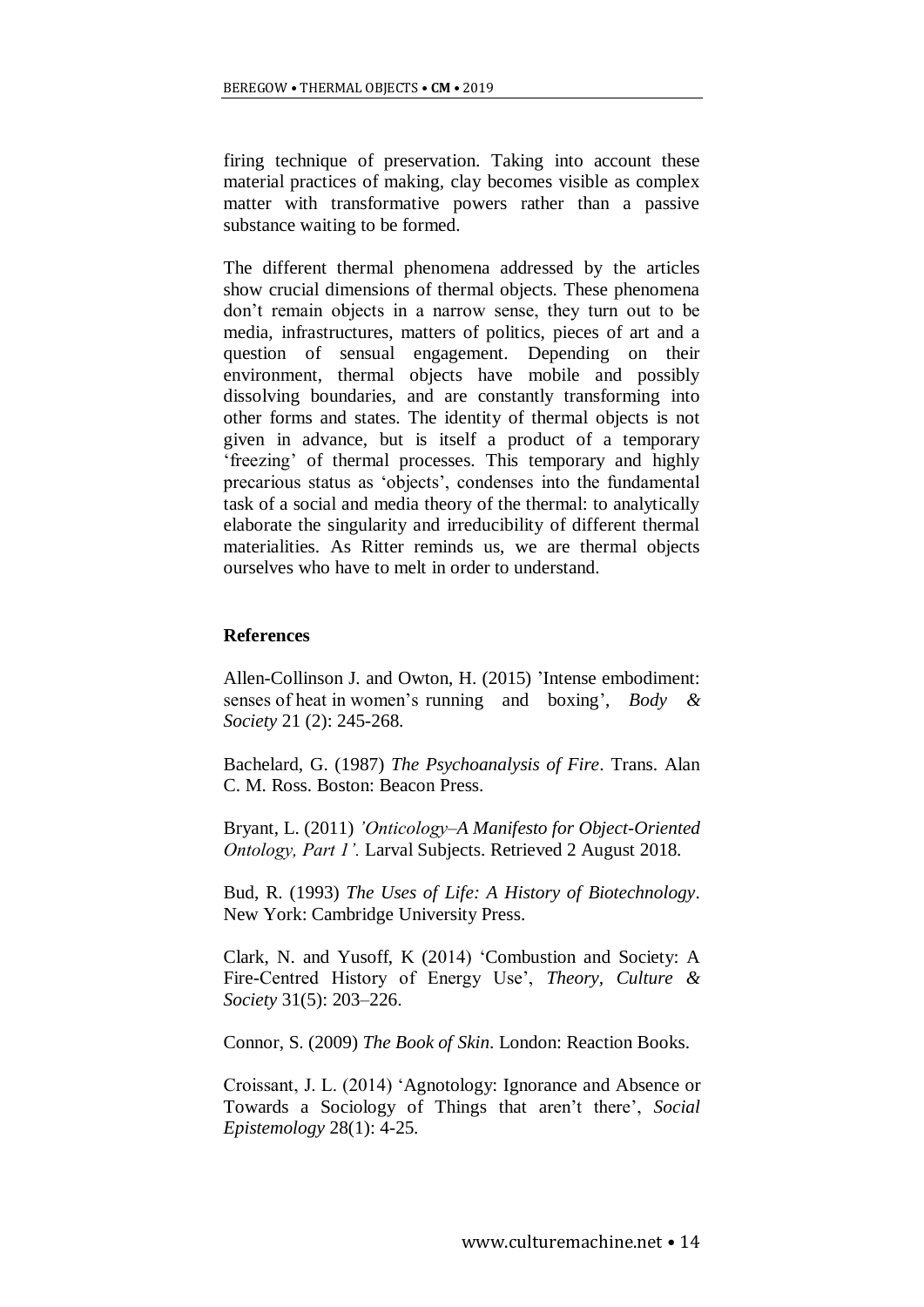Dinerstein, J. (2017) *The Origins of Cool in Postwar America*. Chicago: University of Chicago Press.

Durham Peters, J. (2015) *The Marvelous Clouds: Toward a Philosophy of Elemental Media.* Chicago: University of Chicago Press.

Gersdorf, C. (2013) 'Kinds of Cool: Emotions and the Rhetoric of Nineteenth-Centur American Abolitionism', in Haselstein, U. et al. (eds.) *The Cultural Career of Coolness*. Plymouth, UK: Lexington Books, 81-108.

Goudsblom, J. (1995) *Fire and Civilization*. New York: Penguin.

Harman, G. (2002) *Tool-Being: Heidegger and the Metaphysics of Objects*. Peru, Il.: Open Court Publishing.

Heschong, L. (1978) *Thermal Delight in Architecture*. Cambridge, MA and London: MIT Press.

Hird, M.J. (2010) 'Indifferent Globality: Gaia, Symbiosis and "Other Worldliness"', *Theory, Culture & Society* 27(2–3): 54- 72.

Holland, J. (2010) Preface. In: *Key Textes of Johann Wilhelm Ritter (1776-1810) on the Science and Art of Nature.* Trans. and Essays J. Holland. Leiden/Boston: Brill.

Hulme, M. (2011) 'Reducing the Future to Climate: A Story of Climate Determinism and Reductionism', *Osiris* 26(1): 245- 266.

Ingold, T. (2010) 'Footprints through the weather-world: Walking, breathing, knowing', *Journal of the Royal Anthropological Institute* 16: 121-139.

Kelly, Duncan (2015) 'Why Max Weber matters'. In: https://www.thetls.co.uk/articles/public/why-max-webermatters/

Kember, S., and J. Zylinska (2015) *Life after New Media: Mediation as a Vital Process.* Cambridge, Mass.: MIT Press.

Kinski, M. (2013) 'Cold Norms and Warm Hearts: On the Conception of Etiquette Rules in Advice Books from Early Modern and Modern Japan', in Haselstein, U. et al. (eds.) *The*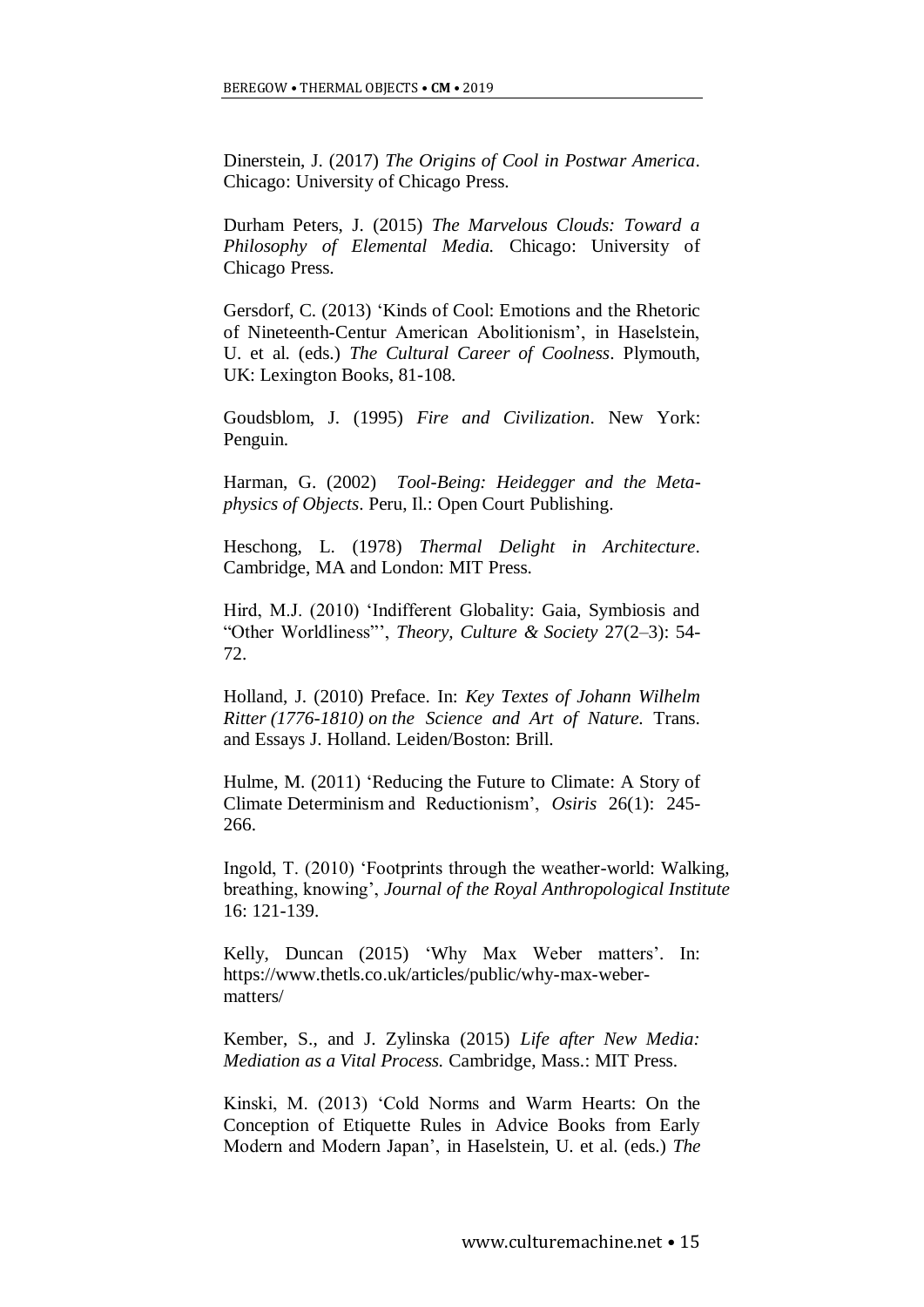*Cultural Career of Coolness*. Plymouth, UK: Lexington Books, 191-214.

Lara, A. (2016) 'Affect, Heat and Tacos. A Speculative Account of Thermoception', *The Senses and Society* 10(3): 275-297.

Latour, B. (1988) *The Pasteurization of France*. Trans. A. Sheridan and J. Law Cambridge, MA: Harvard University Press.

Latour, B. (2005) *Reassembling the Social: An Introduction to Actor-Network-Theory*. New York: Oxford University Press.

Leigh Star, Susan and K. Ruhleder (1996) 'Steps towards an ecology of infrastructure: complex problems in design and access for large-scale collaborative systems'*, Information Systems Research* 7: 111-134.

Lemke, T. (2011) 'Beyond Foucault: From Biopolitics to the Government of Life', in U. Bröckling et al. (eds), *Governmentality. Current Issues and Future Challenges.* New York: Routledge, 165–184.

Lethen, H. (2002) *Cool Conduct: The Culture of Distance in Weimar Germany*. Trans. D. Reneau. Berkeley: University of California Press.

Lévi-Strauss, C. (1966) *The Savage Mind.* Trans. G. Weidenfeld and Nicholson Ltd. Paris: Librairie Plon.

Lévi-Strauss, C. (1978) *The Origin of Table Manners: Introduction to a Science of Mythology: 3*. Trans. J. and D. Weightmann. New York: Harper and Row.

Lévi-Strauss, C. (1994 [1964]) *The Raw and the Cooked.* Trans. J. Cape. London: Pimlico.

Liu, A. (2004) *Laws of Cool. Knowledge Work and the Culture of Information.* Chicago: University of Chicago Press.

McLuhan, M. (1964) *Understanding Media*. London: Routledge.

Mulvin D. and J. Sterne (eds.) (2014) 'Introduction: Temperature is a Media Problem', *International Journal of Communication* 8: 2496–2503.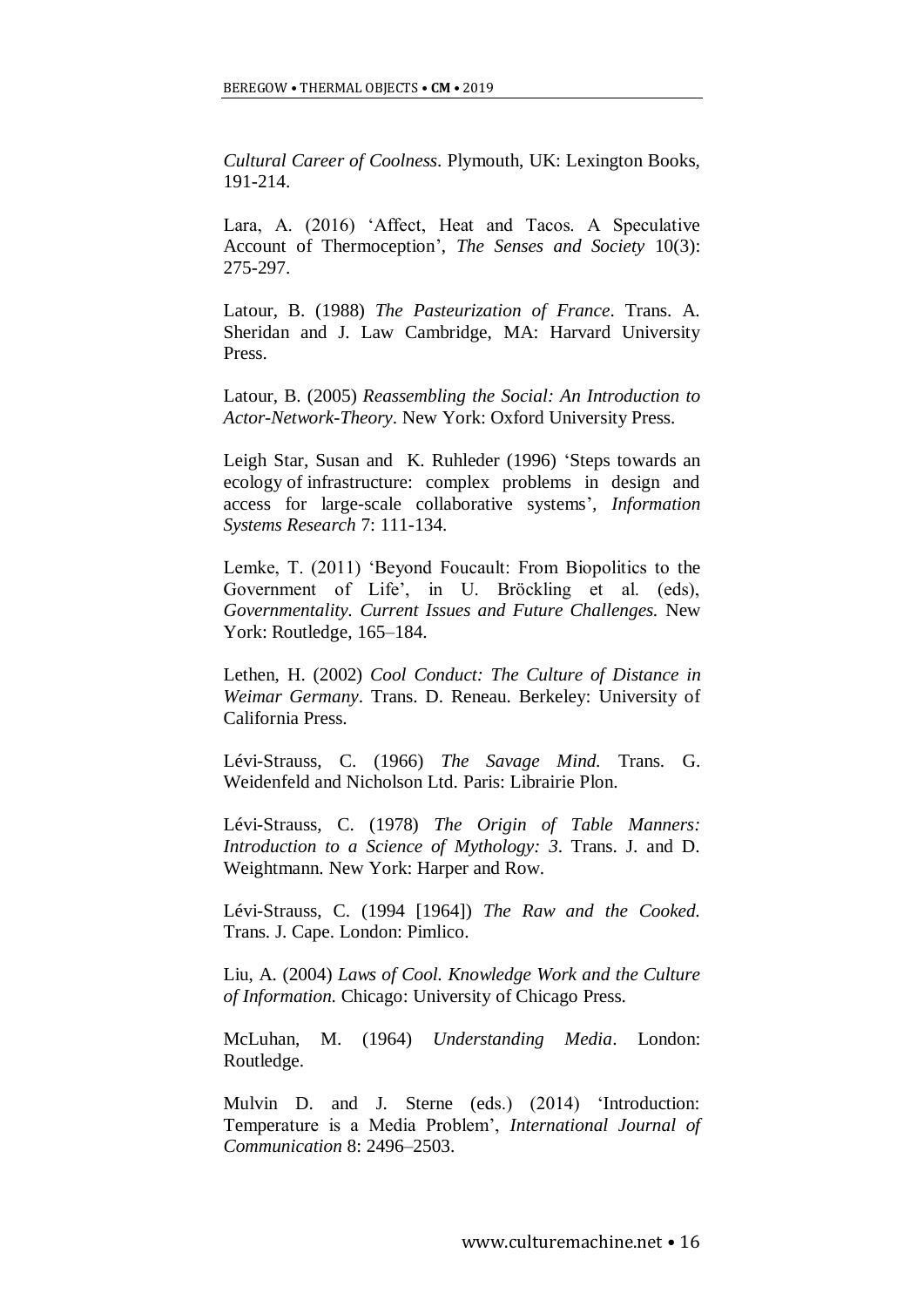Newmark, C. (2013) 'Emotionally Challenged, Wisely Detached, or Incredibly Cool? On Stoic Apathy', in Haselstein, U. et al. (eds.) *The Cultural Career of Coolness*. Plymouth, UK: Lexington Books, 9-22.

Ong, B. L. (2012) 'Warming up to heat', *Senses & Society* 7: 5-21.

*Parisi, L. and Terranova, T. (2000):* '*Heat death.* Emergence And Control In Genetic Engineering And Artificial Life.' ctheory.net. Edited by Arthur Kroker and Kroker, Marilouise, October 5, accessed August 9, 2018: https://journals.uvic.ca/ index.php/ctheory/article/view/14604/5455

Paterson, M. (2007) *The Senses of Touch: Haptics, affects and technologies*. Oxford: Berg.

Potter, C. (2008) 'Sense of motion, senses of self: Becoming a dancer', *Ethnos* 73: 444-465.

Pyne, S. (2001) *Fire: A Brief History*. Seattle: University of Washington Press.

Plessner, H. (1999) *The Limits of Community: A Critique of Social Radicalism*. Transl. A. Wallace. New York: Prometheus Books.

Radin, J. and E. Kowal (2017) *Cyropolitics: Frozen Life in a Melting World*. Cambridge, Mass.: MIT Press.

Richter, K. (2003) *Das Leben des Physikers Johann Wilhelm Richter. Ein Schicksal in der Zeit der Romantik.* Weimar: Verlag Hermann Böhlaus Nachfolger Weimar.

Ritter, J. W. (2010) *Key Textes of Johann Wilhelm Ritter (1776-1810) on the Science and Art of Nature.* Trans. and Essays J. Holland. Leiden/Boston: Brill.

Serres, M. (2008) *The Five Senses: A Philosophy of Mingled Bodies.* Trans. M. Sankey and P. Cowley. London: Continuum.

Simmel, Georg (1971) 'The Metropolis of Modern Life', in Levine, D. (ed.) *Simmel: On Individuality and Social Forms.* Chicago: University of Chicago Press.

Starosielski, N. (2014) 'The Materiality of Media Heat', *International Journal of Communication* 8: 2504–2508.